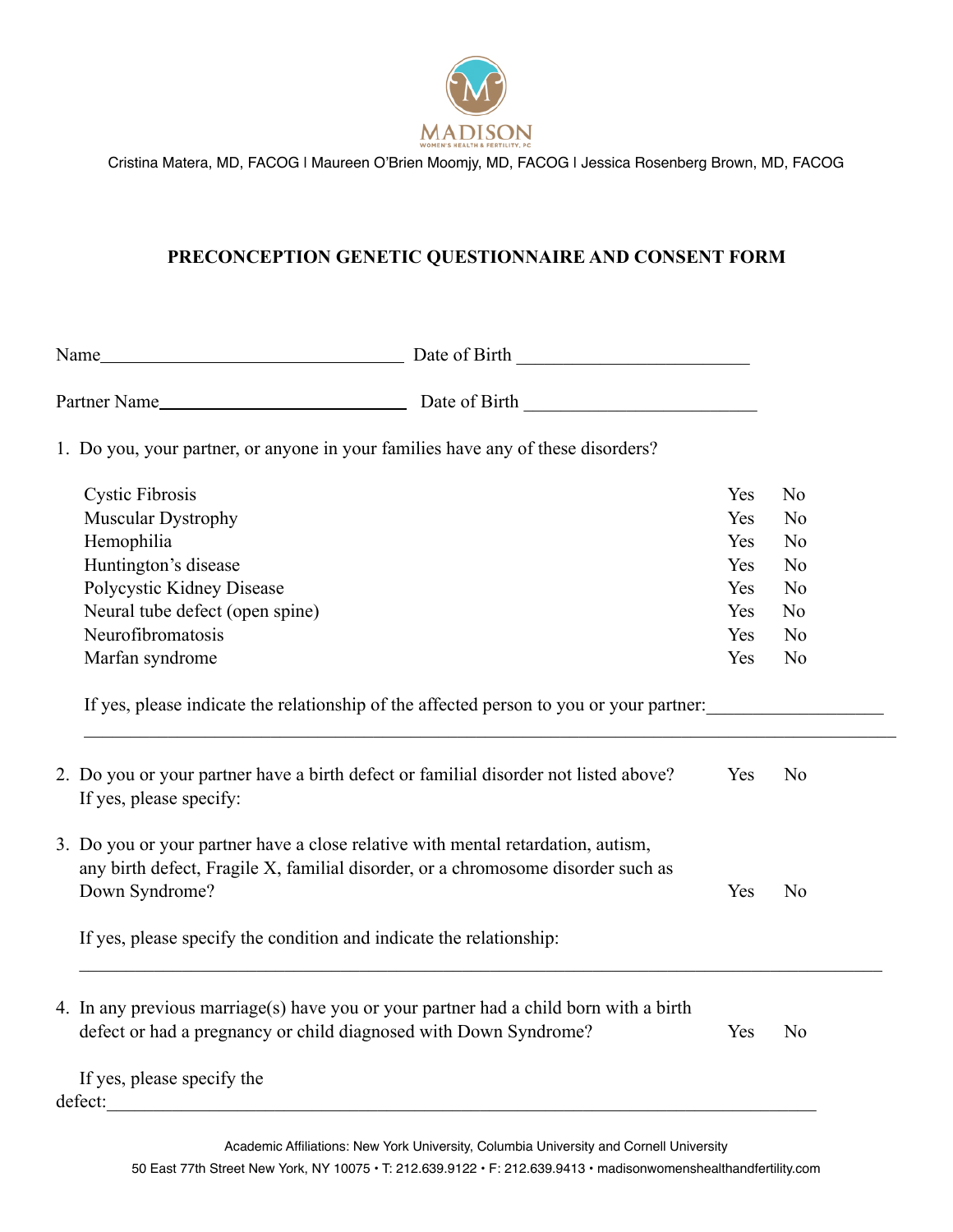

|    | 5. Have you or your partner in this or any previous marriage had a stillborn child,<br>a second or third trimester pregnancy loss or<br>two or more first trimester miscarriages? | Yes | N <sub>0</sub> |
|----|-----------------------------------------------------------------------------------------------------------------------------------------------------------------------------------|-----|----------------|
|    | If yes, please specify:                                                                                                                                                           |     |                |
|    | 6. Did you or your partner have carrier testing for Cystic Fibrosis?                                                                                                              | Yes | N <sub>0</sub> |
|    | If yes, please indicate results and state who was tested:                                                                                                                         |     |                |
|    | 7. Are you or your partner of Eastern European (Ashkenazi) Jewish, French-Canadian or                                                                                             |     |                |
|    | Cajun ancestry?                                                                                                                                                                   | Yes | No             |
|    | Have you been screened for Tay-Sach's disease?                                                                                                                                    | Yes | N <sub>0</sub> |
|    | If Eastern European Ashkenazi Jew, have you been screened for Canavan,                                                                                                            |     |                |
|    | Gaucher, Bloom, Fanconi Anemia, Neimann-Pick Disease, Familial                                                                                                                    |     |                |
|    | Dysautonomia, Mucolipidoisis Type IV, Maple Syrup Urine Disease,                                                                                                                  |     |                |
|    | Glycogen Storage Disease Type 1A, Nemaline Myopathy, Usher Syndrome Type 1,                                                                                                       |     |                |
|    | Lipoamide dehydrogenase deficiency, or Usher Syndrome Type III?                                                                                                                   | Yes | N <sub>0</sub> |
|    | If yes, please indicate the results and who was tested:                                                                                                                           |     |                |
|    | 8. Are you or your partner of Afro-American, Hispanic, or Caribbean ancestry?                                                                                                     | Yes | N <sub>0</sub> |
|    | Have you been screened for sickle cell trait?                                                                                                                                     | Yes | N <sub>0</sub> |
|    | If yes, please indicate the results and who was tested:                                                                                                                           |     |                |
| 9. | Are you or your partner of Mediterranean (Italian, Greek, North African),                                                                                                         |     |                |
|    | Asian (Chinese, Indian, or Pakistani), South East Asian (Taiwanese, Vietnamese),                                                                                                  |     |                |
|    | or Middle Eastern (Iranian, Turkish, or Egyptian) background?                                                                                                                     | Yes | N <sub>0</sub> |
|    | Have you ever been screened for Beta-thalassemia?                                                                                                                                 | Yes | N <sub>0</sub> |
|    | If yes, please indicate results and who was tested:                                                                                                                               |     |                |

 $\mathcal{L}_\mathcal{L} = \{ \mathcal{L}_\mathcal{L} = \{ \mathcal{L}_\mathcal{L} = \{ \mathcal{L}_\mathcal{L} = \{ \mathcal{L}_\mathcal{L} = \{ \mathcal{L}_\mathcal{L} = \{ \mathcal{L}_\mathcal{L} = \{ \mathcal{L}_\mathcal{L} = \{ \mathcal{L}_\mathcal{L} = \{ \mathcal{L}_\mathcal{L} = \{ \mathcal{L}_\mathcal{L} = \{ \mathcal{L}_\mathcal{L} = \{ \mathcal{L}_\mathcal{L} = \{ \mathcal{L}_\mathcal{L} = \{ \mathcal{L}_\mathcal{$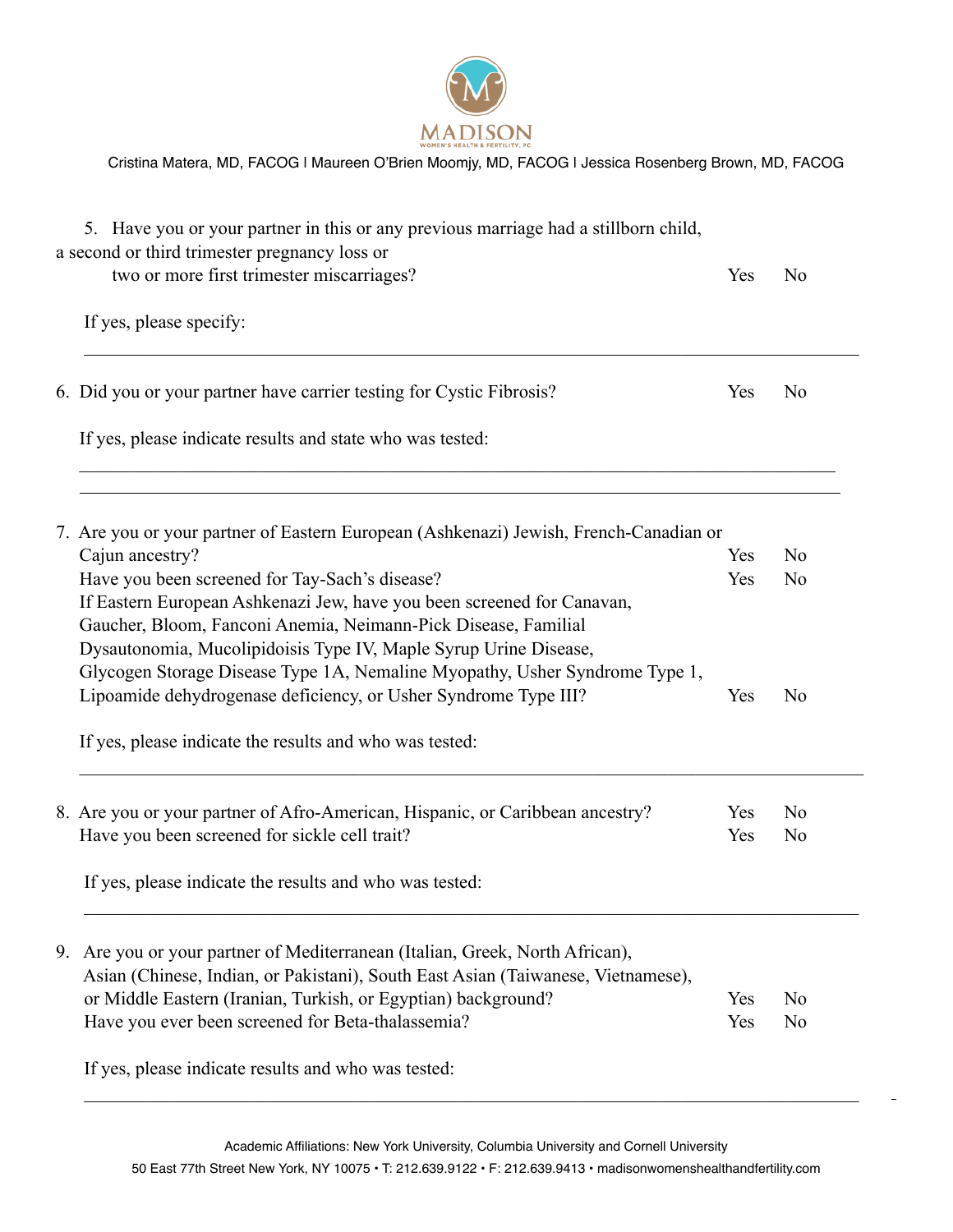

| 10. Are you or your partner of Asian (Chinese, Indian, Pakistani), or Southeast Asian |            |     |
|---------------------------------------------------------------------------------------|------------|-----|
| (Vietnamese, Indonesian, North African, Philippine, Malaysian) ancestry?              | Yes.       | No. |
| Have you been screened for a-thalassemia?                                             | <b>Yes</b> | No. |

If yes, please indicate test results and who was tested:

I have completed the "Preconception Genetic Questionnaire" and answered the questions to the best of my knowledge.

 $\mathcal{L}_\mathcal{L} = \mathcal{L}_\mathcal{L} = \mathcal{L}_\mathcal{L} = \mathcal{L}_\mathcal{L} = \mathcal{L}_\mathcal{L} = \mathcal{L}_\mathcal{L} = \mathcal{L}_\mathcal{L} = \mathcal{L}_\mathcal{L} = \mathcal{L}_\mathcal{L} = \mathcal{L}_\mathcal{L} = \mathcal{L}_\mathcal{L} = \mathcal{L}_\mathcal{L} = \mathcal{L}_\mathcal{L} = \mathcal{L}_\mathcal{L} = \mathcal{L}_\mathcal{L} = \mathcal{L}_\mathcal{L} = \mathcal{L}_\mathcal{L}$  $\mathcal{L}_\mathcal{L} = \mathcal{L}_\mathcal{L} = \mathcal{L}_\mathcal{L} = \mathcal{L}_\mathcal{L} = \mathcal{L}_\mathcal{L} = \mathcal{L}_\mathcal{L} = \mathcal{L}_\mathcal{L} = \mathcal{L}_\mathcal{L} = \mathcal{L}_\mathcal{L} = \mathcal{L}_\mathcal{L} = \mathcal{L}_\mathcal{L} = \mathcal{L}_\mathcal{L} = \mathcal{L}_\mathcal{L} = \mathcal{L}_\mathcal{L} = \mathcal{L}_\mathcal{L} = \mathcal{L}_\mathcal{L} = \mathcal{L}_\mathcal{L}$ 

 $\mathcal{L}_\mathcal{L} = \{ \mathcal{L}_\mathcal{L} = \{ \mathcal{L}_\mathcal{L} = \{ \mathcal{L}_\mathcal{L} = \{ \mathcal{L}_\mathcal{L} = \{ \mathcal{L}_\mathcal{L} = \{ \mathcal{L}_\mathcal{L} = \{ \mathcal{L}_\mathcal{L} = \{ \mathcal{L}_\mathcal{L} = \{ \mathcal{L}_\mathcal{L} = \{ \mathcal{L}_\mathcal{L} = \{ \mathcal{L}_\mathcal{L} = \{ \mathcal{L}_\mathcal{L} = \{ \mathcal{L}_\mathcal{L} = \{ \mathcal{L}_\mathcal{$ 

Based on my answers the following tests were recommended:

\_\_\_\_\_ A. I/We **agree/decline** (*please* circle) the recommended test(s) at this time.

B. Reason(s) for declining the recommended test(s) are as follows:

\_\_\_\_\_\_C. I/We have received a copy of the "Public Information: Genetic Screening and Planning a Family" and understand that it serves as a general and brief description of what can be expected from genetic screening. For a more thorough, detailed, and/or specific explanation, an appointment for genetic counseling is highly recommended.

\_\_\_\_\_\_D. A consideration for genetic counseling has been offered to us and we **accept/decline** (*please circle*) at this time.

We/I understand:

- 1) The test(s) is/are for an abnormality in the genes for the disorder(s), using DNA analysis.
- 2) The purpose of testing is to determine a carrier status (unaffected but able to pass the abnormal gene onto a child by inheritance)
- 3) The test(s) is/are for genetic susceptibility ("genetic predisposition") and that the risk of having the disorder(s) may be altered by family history and/or other factors. If the test(s) is/are positive for the disorder(s) or for an increased risk of the disorder(s), you may wish to have further independent testing or have genetic counseling.
- 4) The results of the above test(s) become a part of your medical record and may be made available to individuals/organizations with legal access to your medical record, on a strict "need-to-know" basis, including, but not limited to physicians and nursing staff directly involved in your care, your current